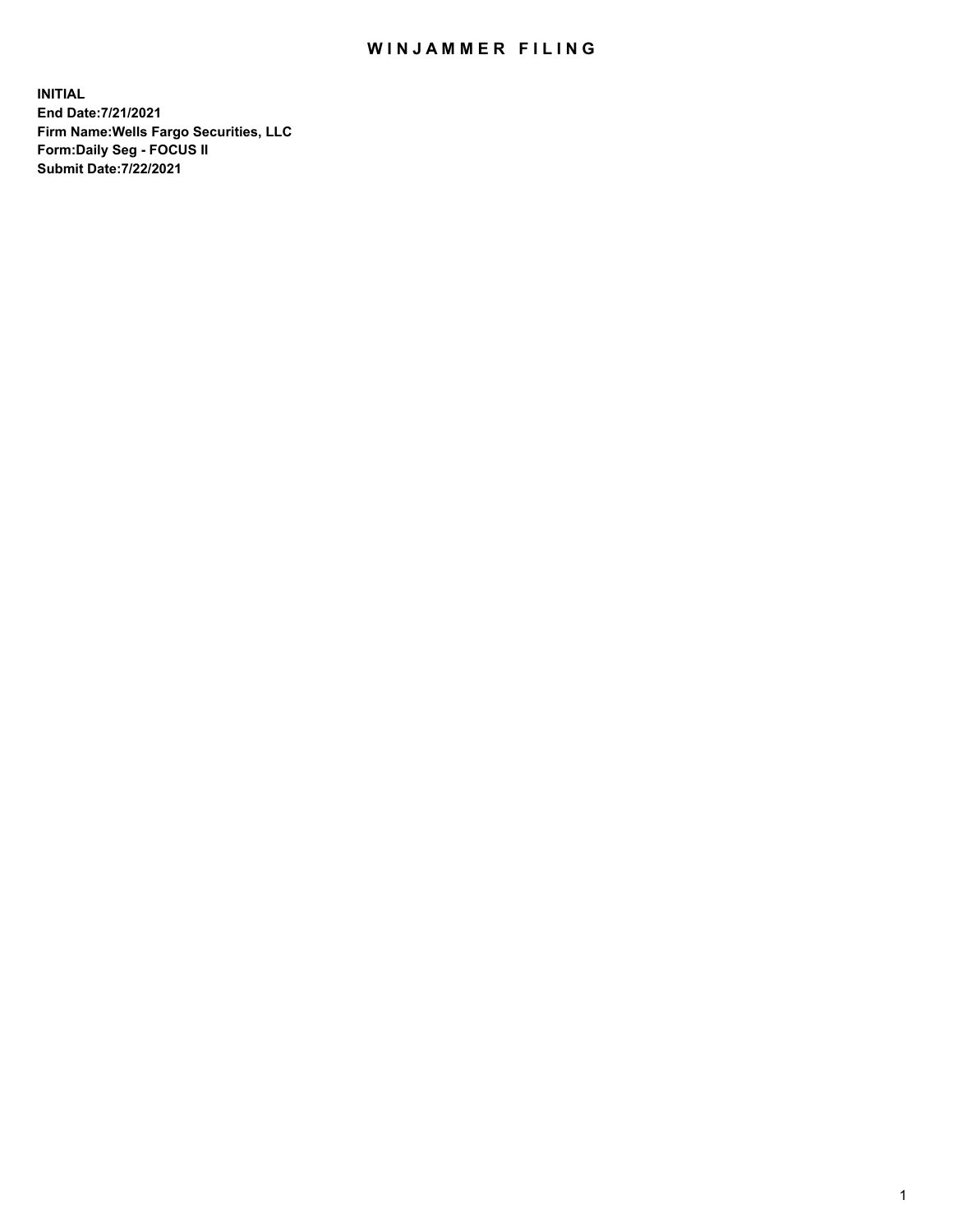**INITIAL End Date:7/21/2021 Firm Name:Wells Fargo Securities, LLC Form:Daily Seg - FOCUS II Submit Date:7/22/2021 Daily Segregation - Cover Page**

| Name of Company                                                                                                                                                                                                                                                                                                                | <b>Wells Fargo Securities LLC</b>                           |
|--------------------------------------------------------------------------------------------------------------------------------------------------------------------------------------------------------------------------------------------------------------------------------------------------------------------------------|-------------------------------------------------------------|
| <b>Contact Name</b>                                                                                                                                                                                                                                                                                                            | <b>James Gnall</b>                                          |
| <b>Contact Phone Number</b>                                                                                                                                                                                                                                                                                                    | 917-699-6822                                                |
| <b>Contact Email Address</b>                                                                                                                                                                                                                                                                                                   | james.w.gnall@wellsfargo.com                                |
| FCM's Customer Segregated Funds Residual Interest Target (choose one):<br>a. Minimum dollar amount: ; or<br>b. Minimum percentage of customer segregated funds required:% ; or<br>c. Dollar amount range between: and; or<br>d. Percentage range of customer segregated funds required between:% and%.                         | 270,000,000<br><u>0</u><br>0 <sub>0</sub><br>0 <sub>0</sub> |
| FCM's Customer Secured Amount Funds Residual Interest Target (choose one):<br>a. Minimum dollar amount: ; or<br>b. Minimum percentage of customer secured funds required:%; or<br>c. Dollar amount range between: and; or<br>d. Percentage range of customer secured funds required between:% and%.                            | 40,000,000<br><u>0</u><br>00<br>0 <sub>0</sub>              |
| FCM's Cleared Swaps Customer Collateral Residual Interest Target (choose one):<br>a. Minimum dollar amount: ; or<br>b. Minimum percentage of cleared swaps customer collateral required:% ; or<br>c. Dollar amount range between: and; or<br>d. Percentage range of cleared swaps customer collateral required between:% and%. | 375,000,000<br><u>0</u><br>0 <sub>0</sub><br>00             |

Attach supporting documents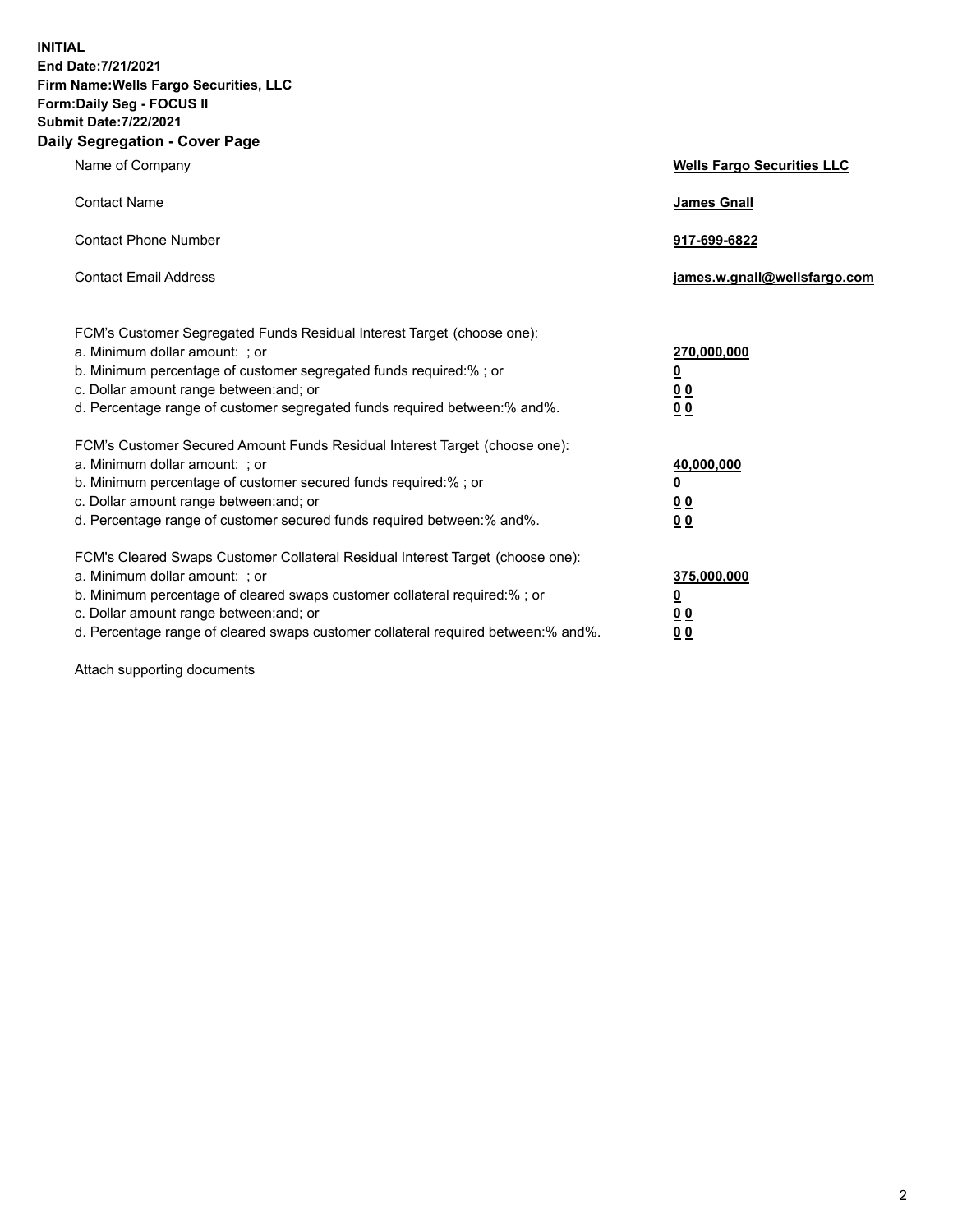**INITIAL End Date:7/21/2021 Firm Name:Wells Fargo Securities, LLC Form:Daily Seg - FOCUS II Submit Date:7/22/2021**

**Daily Segregation - Secured Amounts** Foreign Futures and Foreign Options Secured Amounts Amount required to be set aside pursuant to law, rule or regulation of a foreign government or a rule of a self-regulatory organization authorized thereunder 1. Net ledger balance - Foreign Futures and Foreign Option Trading - All Customers A. Cash **274,053,174** [7315] B. Securities (at market) **200,264,120** [7317] 2. Net unrealized profit (loss) in open futures contracts traded on a foreign board of trade **-32,084,223** [7325] 3. Exchange traded options a. Market value of open option contracts purchased on a foreign board of trade **28** [7335] b. Market value of open contracts granted (sold) on a foreign board of trade **-11,770** [7337] 4. Net equity (deficit) (add lines 1. 2. and 3.) **442,221,329** [7345] 5. Account liquidating to a deficit and account with a debit balances - gross amount **5,035,089** [7351] Less: amount offset by customer owned securities **-4,888,328** [7352] **146,761** [7354] 6. Amount required to be set aside as the secured amount - Net Liquidating Equity Method (add lines 4 and 5) 7. Greater of amount required to be set aside pursuant to foreign jurisdiction (above) or line 6. FUNDS DEPOSITED IN SEPARATE REGULATION 30.7 ACCOUNTS 1. Cash in banks A. Banks located in the United States **62,066,752** [7500] B. Other banks qualified under Regulation 30.7 **32,798,185** [7520] **94,864,937** 2. Securities A. In safekeeping with banks located in the United States **125,946,068** [7540] B. In safekeeping with other banks qualified under Regulation 30.7 **0** [7560] **125,946,068** [7570] 3. Equities with registered futures commission merchants A. Cash **79,641,507** [7580] B. Securities **94,334,722** [7590]

- C. Unrealized gain (loss) on open futures contracts **-56,719,306** [7600] D. Value of long option contracts **28** [7610]
	-
- 4. Amounts held by clearing organizations of foreign boards of trade
	- A. Cash **0** [7640]
	- B. Securities **0** [7650]
	- C. Amount due to (from) clearing organization daily variation **0** [7660]
	- D. Value of long option contracts **0** [7670]
	- E. Value of short option contracts **0** [7675] **0** [7680]
- 5. Amounts held by members of foreign boards of trade
	-
	-
	- C. Unrealized gain (loss) on open futures contracts **11,189,072** [7720]
	- D. Value of long option contracts **0** [7730]
	- E. Value of short option contracts **0** [7735] **224,894,113** [7740]
- 6. Amounts with other depositories designated by a foreign board of trade **0** [7760]
- 7. Segregated funds on hand **0** [7765]
- 8. Total funds in separate section 30.7 accounts **562,950,299** [7770]
- 9. Excess (deficiency) Set Aside for Secured Amount (subtract line 7 Secured Statement Page 1 from Line 8)
- 10. Management Target Amount for Excess funds in separate section 30.7 accounts **40,000,000** [7780]
- 11. Excess (deficiency) funds in separate 30.7 accounts over (under) Management Target **80,582,209** [7785]

**0** [7305]

**442,368,090** [7355]

**442,368,090** [7360]

[7530]

E. Value of short option contracts **-11,770** [7615] **117,245,181** [7620]

 A. Cash **13,593,364** [7700] B. Securities **200,111,677** [7710] **120,582,209** [7380]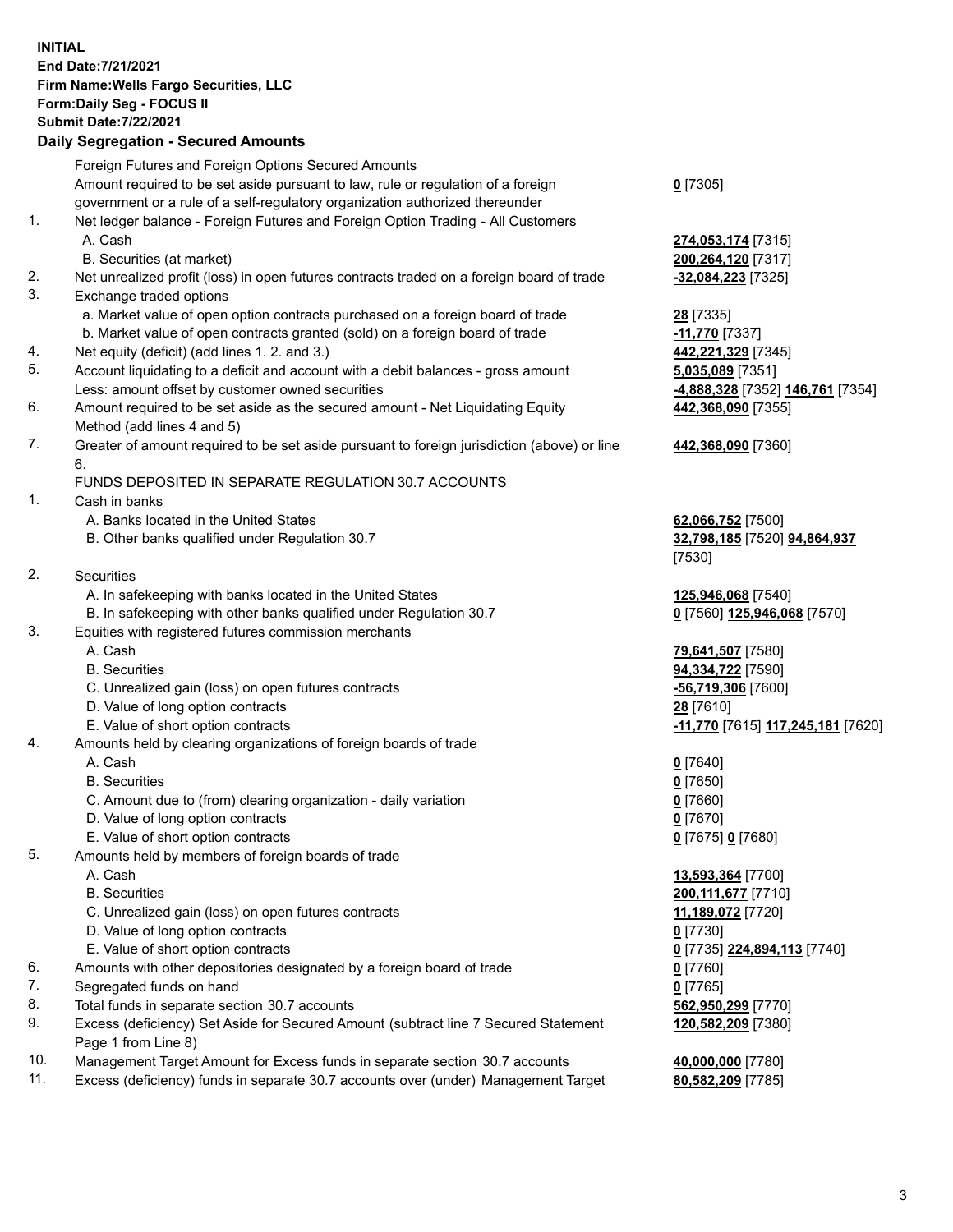**INITIAL End Date:7/21/2021 Firm Name:Wells Fargo Securities, LLC Form:Daily Seg - FOCUS II Submit Date:7/22/2021**

## **Daily Segregation - Segregation Statement**

SEGREGATION REQUIREMENTS(Section 4d(2) of the CEAct)

| 1.  | Net ledger balance                                                                  |                                |
|-----|-------------------------------------------------------------------------------------|--------------------------------|
|     | A. Cash                                                                             | 3,978,029,775 [7010]           |
|     | B. Securities (at market)                                                           | 1,963,306,698 [7020]           |
| 2.  | Net unrealized profit (loss) in open futures contracts traded on a contract market  | $-1,203,587,853$ [7030]        |
| 3.  | Exchange traded options                                                             |                                |
|     | A. Add market value of open option contracts purchased on a contract market         | 1,800,930,523 [7032]           |
|     | B. Deduct market value of open option contracts granted (sold) on a contract market | -1,778,193,871 [7033]          |
| 4.  | Net equity (deficit) (add lines 1, 2 and 3)                                         | 4,760,485,272 [7040]           |
| 5.  | Accounts liquidating to a deficit and accounts with                                 |                                |
|     | debit balances - gross amount                                                       | 197,752,602 [7045]             |
|     | Less: amount offset by customer securities                                          | -184,943,323 [7047] 12,809,279 |
|     |                                                                                     | [7050]                         |
| 6.  | Amount required to be segregated (add lines 4 and 5)                                | 4,773,294,551 [7060]           |
|     | FUNDS IN SEGREGATED ACCOUNTS                                                        |                                |
| 7.  | Deposited in segregated funds bank accounts                                         |                                |
|     | A. Cash                                                                             | 230,452,119 [7070]             |
|     | B. Securities representing investments of customers' funds (at market)              | 65,051,006 [7080]              |
|     | C. Securities held for particular customers or option customers in lieu of cash (at | 886,162,971 [7090]             |
|     | market)                                                                             |                                |
| 8.  | Margins on deposit with derivatives clearing organizations of contract markets      |                                |
|     | A. Cash                                                                             | 1,816,773,985 [7100]           |
|     | B. Securities representing investments of customers' funds (at market)              | 1,215,240,883 [7110]           |
|     | C. Securities held for particular customers or option customers in lieu of cash (at | 1,077,143,727 [7120]           |
|     | market)                                                                             |                                |
| 9.  | Net settlement from (to) derivatives clearing organizations of contract markets     | -47,648,258 [7130]             |
| 10. | Exchange traded options                                                             |                                |
|     | A. Value of open long option contracts                                              | 1,800,930,523 [7132]           |
|     | B. Value of open short option contracts                                             | -1,778,193,871 [7133]          |
| 11. | Net equities with other FCMs                                                        |                                |
|     | A. Net liquidating equity                                                           | $0$ [7140]                     |
|     | B. Securities representing investments of customers' funds (at market)              | $0$ [7160]                     |
|     | C. Securities held for particular customers or option customers in lieu of cash (at | $0$ [7170]                     |
|     | market)                                                                             |                                |
| 12. | Segregated funds on hand                                                            | $0$ [7150]                     |
| 13. | Total amount in segregation (add lines 7 through 12)                                | 5,265,913,085 [7180]           |
| 14. | Excess (deficiency) funds in segregation (subtract line 6 from line 13)             | 492,618,534 [7190]             |
| 15. | Management Target Amount for Excess funds in segregation                            | 270,000,000 [7194]             |
| 16. | Excess (deficiency) funds in segregation over (under) Management Target Amount      | 222,618,534 [7198]             |
|     | Excess                                                                              |                                |